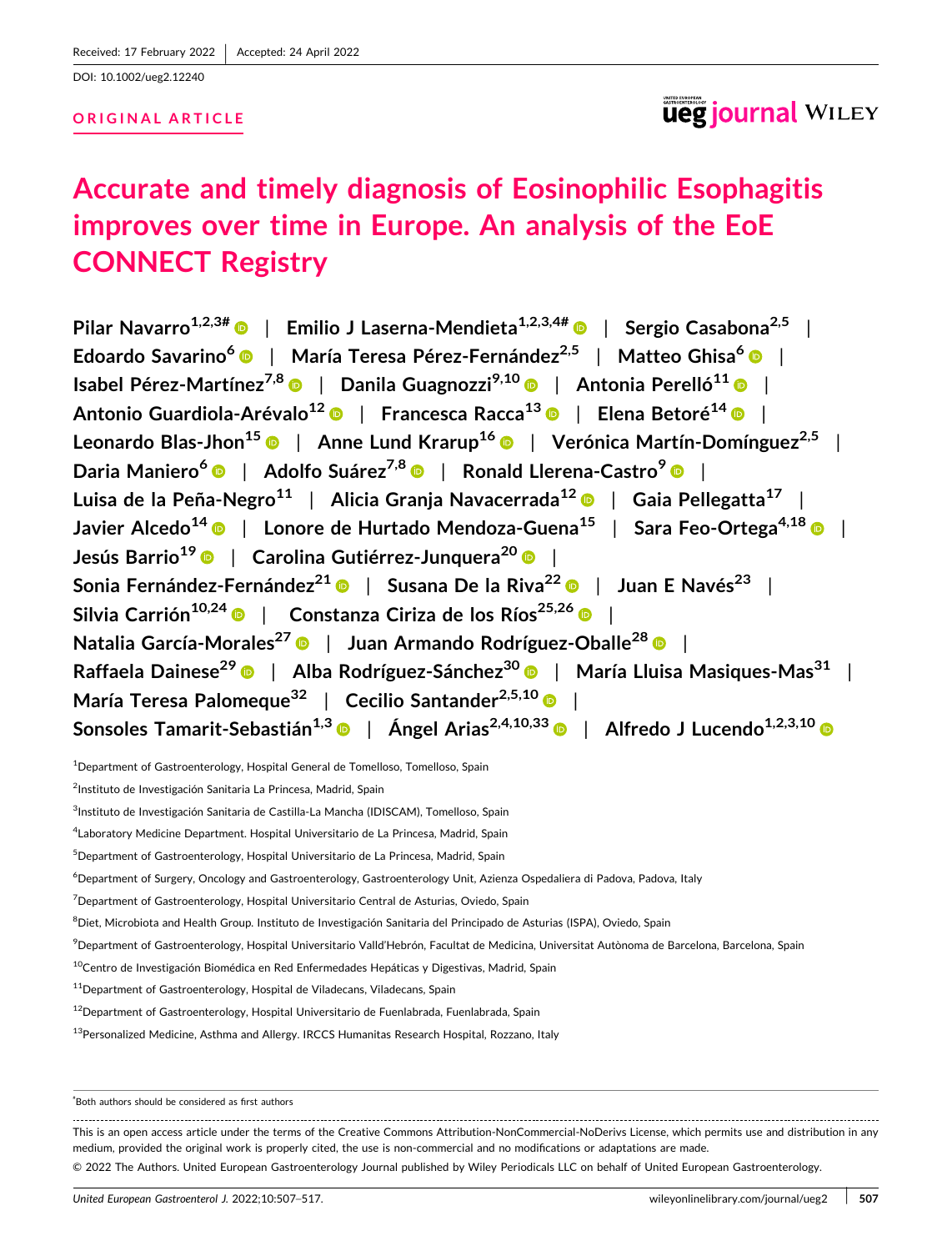<span id="page-1-0"></span>14Department of Gastroenterology, Hospital Universitario Miguel Servet, Zaragoza, Spain

<sup>15</sup>Department of Gastroenterology, Hospital Universitario Fundación Jiménez Díaz, Madrid, Spain

<sup>16</sup>Department of Medicine and Department of Clinical Medicine. The North Danish Regional Hospital, Hjoerring and Aalborg University, Aalborg, Denmark

17Endoscopy Unit. IRCCS Humanitas Research Hospital, Rozzano, Italy

<sup>18</sup>Pediatric Gastroenterology Unit. Hospital General de Tomelloso, Tomelloso, Spain

<sup>19</sup>Department of Gastroenterology, Hospital Universitario Rio Hortega, Valladolid, Spain

<sup>20</sup>Department of Pediatric Gastroenterology, Hospital Universitario Puerta de Hierro, Majadahonda, Madrid, Spain

<sup>21</sup>Department of Pediatric Gastroenterology, Hospital Universitario Severo Ochoa, Leganés, Spain

<sup>22</sup>Department of Gastroenterology, Clínica Universidad de Navarra, Pamplona, Spain

<sup>23</sup>Department of Gastroenterology, Parc de Salut Mar, Barcelona, Spain

<sup>24</sup>Department of Gastroenterology, Hospital de Mataró, Mataró, Spain

<sup>25</sup>Department of Gastroenterology. Hospital Clínico Universitario San Carlos, Instituto de Investigacion Sanitaria San Carlos (IdISSC), Madrid, Spain

26Universidad Complutense, Madrid, Spain

<sup>27</sup>Department of Gastroenterology, Hospital Álvaro Cunqueiro, Vigo, Spain

<sup>28</sup>Department of Gastroenterology, Hospital Universitario Arnau de Vilanova & Hospital Universitario Santa María, Lérida, Spain

<sup>29</sup>Department of Gastroenterology, Centre Hospitalier d'Antibes Juan-les-Pins, Antibes, France

<sup>30</sup>Department of Gastroenterology, Hospital Universitario Santa Lucía, Cartagena, Spain

 $31$ Department of Pediatric Gastroenterology, Hospital de Granollers, Granollers, Spain

<sup>32</sup>Department of Allergy, Complejo Hospitalario de Albacete, Albacete, Spain

33Research Unit. Hospital General Mancha-Centro, Alcázar de San Juan, Alcázar de San Juan, Spain

#### **Correspondence**

Alfredo J Lucendo, Department of Gastroenterology, Hospital General de Tomelloso. Vereda de Socuéllamos s/n. 13700 Tomelloso, Spain Email: [ajlucendo@hotmail.com](mailto:ajlucendo@hotmail.com)

#### **Funding information**

Instituto de Salud Carlos III, Grant/Award Numbers: Juan Rodes grant (JR19/00005), Sara Borrell grant (CD19/00102)

#### **Abstract**

**Background:** Poor adherence to clinical practice guidelines for eosinophilic esophagitis (EoE) has been described and the diagnostic delay of the disease continues to be unacceptable in many settings.

**Objective:** To analyze the impact of improved knowledge provided by the successive international clinical practice guidelines on reducing diagnostic delay and improving the diagnostic process for European patients with EoE.

**Methods:** Cross‐sectional analysis of the EoE CONNECT registry based on clinical practice. Time periods defined by the publication dates of four major sets of guidelines over 10 years were considered. Patients were grouped per time period according to date of symptom onset.

**Results:** Data from 1,132 patients was analyzed and median (IQR) diagnostic delay in the whole series was 2.1 (0.7‐6.2) years. This gradually decreased over time with subsequent release of new guidelines (p < 0.001), from 12.7 years up to 2007 to 0.7 years after 2017. The proportion of patients with stricturing of mixed phenotypes at the point of EoE diagnosis also decreased over time  $(41.3\% \text{ vs. } 16\%; p < 0.001)$ , as did EREFS scores. The fibrotic sub‐score decreased from a median (IQR) of 2 (1‐2) to 0 (0‐1) when patients whose symptoms started up to 2007 and after 2017 were compared ( $p < 0.001$ ). In parallel, symptoms measured with the Dysphagia Symptoms Score reduced significantly when patients with symptoms starting before 2007 and after 2012 were compared. A reduction in the number of endoscopies patients underwent before the one that achieved an EoE diagnosis, and the use of allergy testing as part of the diagnostic workout of EoE, also reduced significantly over time  $(p = 0.010$  and  $p < 0.001$ , respectively).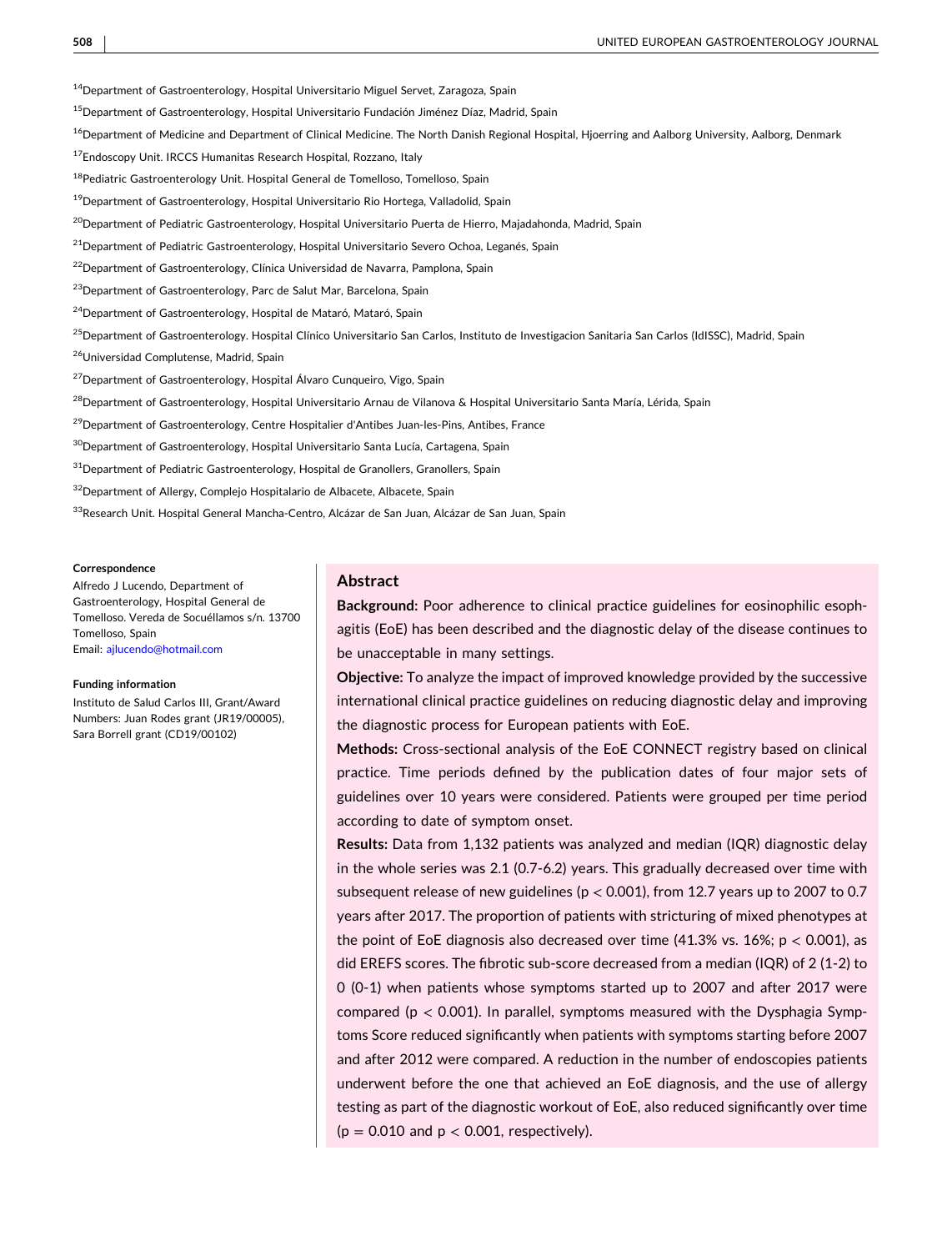**Conclusion:** The diagnostic work‐up of EoE patients improved substantially over time at the European sites contributing to EoE CONNECT, with a dramatic reduction in diagnostic delay.

#### **KEYWORDS**

Diagnostic delay, Endoscopy, Gastrointestinal, Eosinophilic esophagitis, Guideline Adherence, Practice Guidelines as Topic, Registries

## **INTRODUCTION**

Eosinophilic esophagitis (EoE) is a chronic immune‐mediated inflammatory condition affecting the esophagus, $1$  largely independent of immunoglobulin  $\left( \lg \right) E^2$  $\left( \lg \right) E^2$  It is triggered and maintained by ongoing exposure to dietary antigens,  $3,4$  with a minor role also being attrib-uted to environmental antigens.<sup>[5](#page-8-0)</sup> From its first characterization as a distinct clinico-pathological syndrome 3 decades ago, $6\frac{1}{2}$  the prevalence of EoE has increased sharply in recent years, $8$  to currently represent the main cause of dysphagia in children and young adults in developed countries and the second cause of chronic esophagitis after gastroesophageal reflux disease (GERD).<sup>[9](#page-9-0)</sup> An increased awareness, together with a true rise in incidence, explain the expanding epidemiology of EoE.<sup>10-12</sup>

The diagnosis of EoE relies on the finding of distinctive histopathological features<sup>13</sup> in a patient with symptoms of esophageal dysfunction.<sup>[1,14](#page-8-0)</sup> Despite this apparent simplicity, achieving a rapid diagnosis of EoE is still challenging. This is largely due to its wide symptomatic spectrum, which ranges from very mild food avoidance, occasional vomiting, non‐cardiac chest or abdominal pain, to severe dysphagia with food impaction. Many EoE patients present GERD‐ related symptoms (e.g., heartburn, regurgitation, belching), that may improve under acid secretion blocker therapy,  $15,16$  $15,16$  $15,16$  thus leading to EoE being under or misdiagnosed with other conditions, and with GERD in particular. In addition, patients often develop adaptive eating behav-iours<sup>17,18</sup> and restrictive strategies<sup>[19](#page-9-0)</sup> to cope with chronic symptoms making it easier for them to go unnoticed unless questioned care-fully.<sup>[20,21](#page-9-0)</sup> As endoscopic findings in EoE can be subtle and unspecific,  $2^2$ and almost absent in up to 25% of patients, $^{23}$  $^{23}$  $^{23}$  they may be overlooked and esophageal biopsies not routinely performed. $24,25$  As a result, the diagnostic delay reported for EoE is unacceptably long<sup>26-29</sup> and increases the risk of finding fibrotic complications of the disease.<sup>26,30,31</sup>

Since 2007, several international clinical practice guidelines,  $1,32-34$ consensus documents<sup>[14,35](#page-9-0)</sup> and technical reviews<sup>[36](#page-10-0)</sup> have been released to provide a scientific framework from which to approach the management of patients with  $EoE<sup>37</sup>$  $EoE<sup>37</sup>$  $EoE<sup>37</sup>$  At the same time, various studies have revealed a wide heterogeneity $27,38-40$  and variable degree of adherence in clinical practice $41-44$  to the recommendations provided. Therefore, whether a better knowledge of the disease has resulted in real improvements in clinical practice remains unknown.

Given such ambiguity, this study, using data from the largest known clinical practice registry, aims to analyze whether a better knowledge of EoE has resulted in a reduction of diagnostic delay and an improvement in the diagnostic process of EoE patients in Europe.

#### **Key summary**

#### **Established knowledge**

- � The incidence of eosinophilic esophagitis (EoE) has increased rapidly over the last decade, but its diagnosis is still challenging.
- � The wide and variable symptomatic spectrum of EoE patients contributes to its frequent under and misdiagnosis, and has produced an unacceptably long diagnostic delay.
- � Fibrous remodeling resulting from untreated, long‐ lasting eosinophilic inflammation determines the appearance of fibrotic sequelae of EoE in the esophagus and impairs symptoms and health-related quality of life.
- The impact that improved knowledge on reducing diagnostic delay in EoE, provided by the release of successive clinical practice guidelines, has not yet been assessed.

#### **New or significant findings**

- � Among the 1,132 EoE cases registered in EoE CON-NECT, the median diagnosis delay reduced from 12.7 to 0.7 years when patients, whose symptoms began before the first EoE guidelines were published in 2007, were compared with those with onset of symptoms after the publication of the latest guidelines in 2017.
- Stricturing and mixed EoE phenotypes, endoscopic features and scores for symptoms at diagnosis showed significant successive reduction when patients were distributed between periods of time defined by the release of four sets of international clinical practice guidelines.
- � The mean number of previous upper endoscopies before the one that allowed diagnosis of EoE were significantly higher among patients with symptoms onset up to 2007, compared to any other time thereafter.
- � Although not recommended, a proportion of patients underwent allergy testing as part of the diagnostic work out of EoE. The proportion, however, significantly reduced over time, as did the number of allergy tests performed per patient.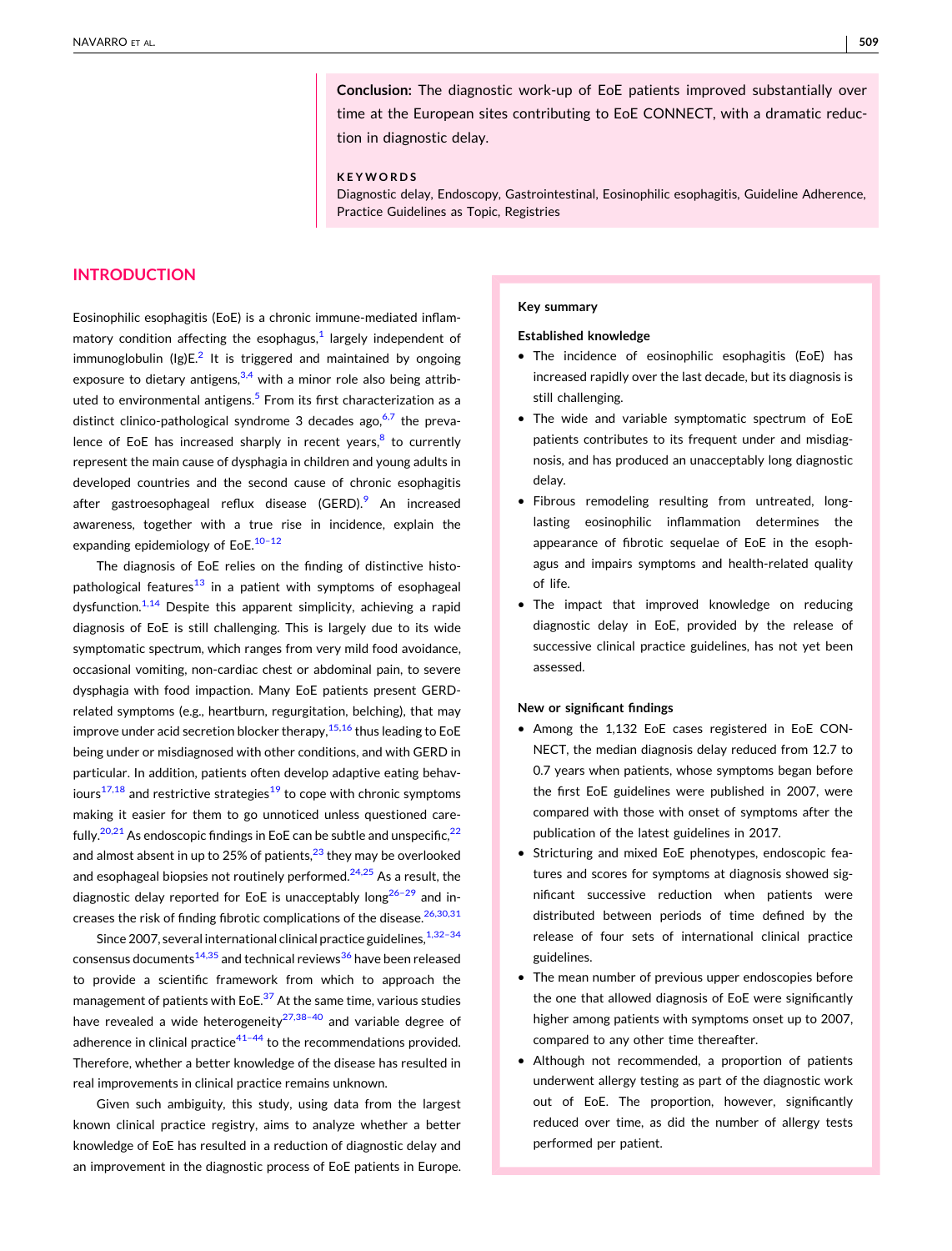## **MATERIAL AND METHODS**

#### **Study design and database**

This is a cross-sectional analysis of EoE CONNECT, a large, collaborative, prospectively maintained European database promoted by United European Gastroenterology, as a part of the Link Award program "Harmonizing diagnosis and therapy of Eosinophilic Oesophagitis across Europe (HaEoE‐EU)". EoE CONNECT is managed by EUREOS, the European Consortium for Eosinophilic Diseases of the GI Tract [\(www.eureos.online](http://www.eureos.online)).

All patients recruited are diagnosed with EoE based on the criteria of the evidence-based guidelines $<sup>1</sup>$  $<sup>1</sup>$  $<sup>1</sup>$  and the AGREE confer-</sup> ence.<sup>[14](#page-9-0)</sup> EoE CONNECT records, both prospectively and retrospectively, demographic and clinical characteristics, diagnostic work out and therapy outcomes in patients recruited at various sites across Europe. The definitions, detailed study protocol and operational procedures of EoE CONNECT have been published elsewhere.<sup>[45](#page-10-0)</sup>

#### **Patients and variables**

Data collected for this analysis included patient sex and birth date; date of onset of symptoms, and of EoE diagnosis; endoscopic features at diagnosis according to EREFS (edema, rings, exudates, furrows and strictures) score;<sup>46</sup> and EoE phenotype (inflammatory, structuring or mixed). Symptoms were evaluated with the Straumann's Dysphagia Symptoms Score (DSS). $47$  We also retrieved type and number of allergic tests performed after diagnosing EoE, to inform the therapeutic approach.

For the primary outcomes, planned subgroup analyses were performed based on study periods defined by the date of publication of the major international clinical practice guidelines (ie, up to 2007,<sup>[32](#page-9-0)</sup> 2008-2011,<sup>[33](#page-9-0)</sup> 2012-2013,<sup>[34](#page-9-0)</sup> 20[1](#page-8-0)4-2017<sup>1</sup>, and after 2017), and patients were distributed to these periods according to the point of symptom onset.

### **Statistical analysis**

Mean and standard deviation (SD) were used for continuous variables with a normal distribution and median and interquartile ranges (IQR) for those with a non‐normal distribution. Normality was evaluated using the Kolgomorov‐Smirnov test. Comparisons were performed with Chi‐square (χ2) or Fisher's exact tests for categorical variables and Kruskal‐Wallis test for continuous variables. Post‐hoc comparisons between groups were performed with Dunn and Mann‐Whitney tests.

Analyses were carried out using PASW 18.0 statistical analysis software (SPSS Inc, Chicago, IL, USA) and GraphPad Prism version 5.0 (GraphPad Software, San Diego, CA, USA). Statistical significance was considered when p<0.05.

## **Ethics**

The study protocol was approved by the Ethics Research Committee of Hospital Universitario de La Princesa, Madrid, Spain (central Ethics Committee for EoE CONNECT) as well as ethics committees at each individual participating study site. All patients or legal guardians provided informed written consent to participate.

#### **RESULTS**

#### **Demographic data and diagnostic delay**

At the point of data extraction on January 11 2022, 1,511 patients were registered in EoE CONNECT, with 1,132 (865 males; 76.4%) having the date of symptom onset and EoE diagnosis recorded (Table [1](#page-4-0)). Mean (SD) age at diagnosis was 33.3 (15.1) years old. No differences were detected for gender and age among groups. Overall, median (IQR) diagnostic delay (i.e. time from first symptom onset to definitive EoE diagnosis) in the whole series was 2.1 (0.7‐6.2) years. This gradually decreased as new guidelines were released (Figure [1A\)](#page-4-0). Thus, a significant reduction, from a median of 12.7 years for symptom onset before the publication of first guidelines in 2007 to only 8 months after last guidelines were published in 2017, was seen.

# **Impact of reducing diagnostic delay on esophageal fibrosis**

We next investigated the potential impact that an early diagnosis of EoE could have on a shorter progression of esophageal fibrosis and EoE phenotype at diagnosis on the 1,062 patients with this data registered. Overall, a stricturing EoE phenotype at diagnosis was present in 133 (12.5%) patients, 147 (13.9%) presented a mixed phenotype and the remaining 782 (73.6%) patients presented an inflammatory EoE phenotype at disease onset. When they were grouped according to the time period their symptoms appeared, a significant decrease over time in the proportion of patients with stricturing and mixed phenotypes was demonstrated ( $p < 0.001$ ) (Figure [1B](#page-4-0)). Thus, 41.3% of patients whose symptoms appeared before 2007 had stricturing or mixed phenotypes, in comparison to only 16% of those in whom EoE debuted after 2017. In addition, the median (IQR) diagnostic delay among the 133 patients with a stricturing phenotype at the moment of EoE diagnosis was 4.9 (1.9‐11.3) years, significantly longer than the 3.2 (1.0‐8.4) years in the 147 patients with a mixed phenotype or than the 2.0 (0.7‐5.3) years found among the 782 patient with an inflammatory phenotype ( $p < 0.001$ ) (Figure [1C](#page-4-0)).

To check this finding, we then analyzed fibrotic and inflammatory features captured by EREFS.<sup>46</sup> The score was higher among patients with symptom onset before 2007, displaying significant differences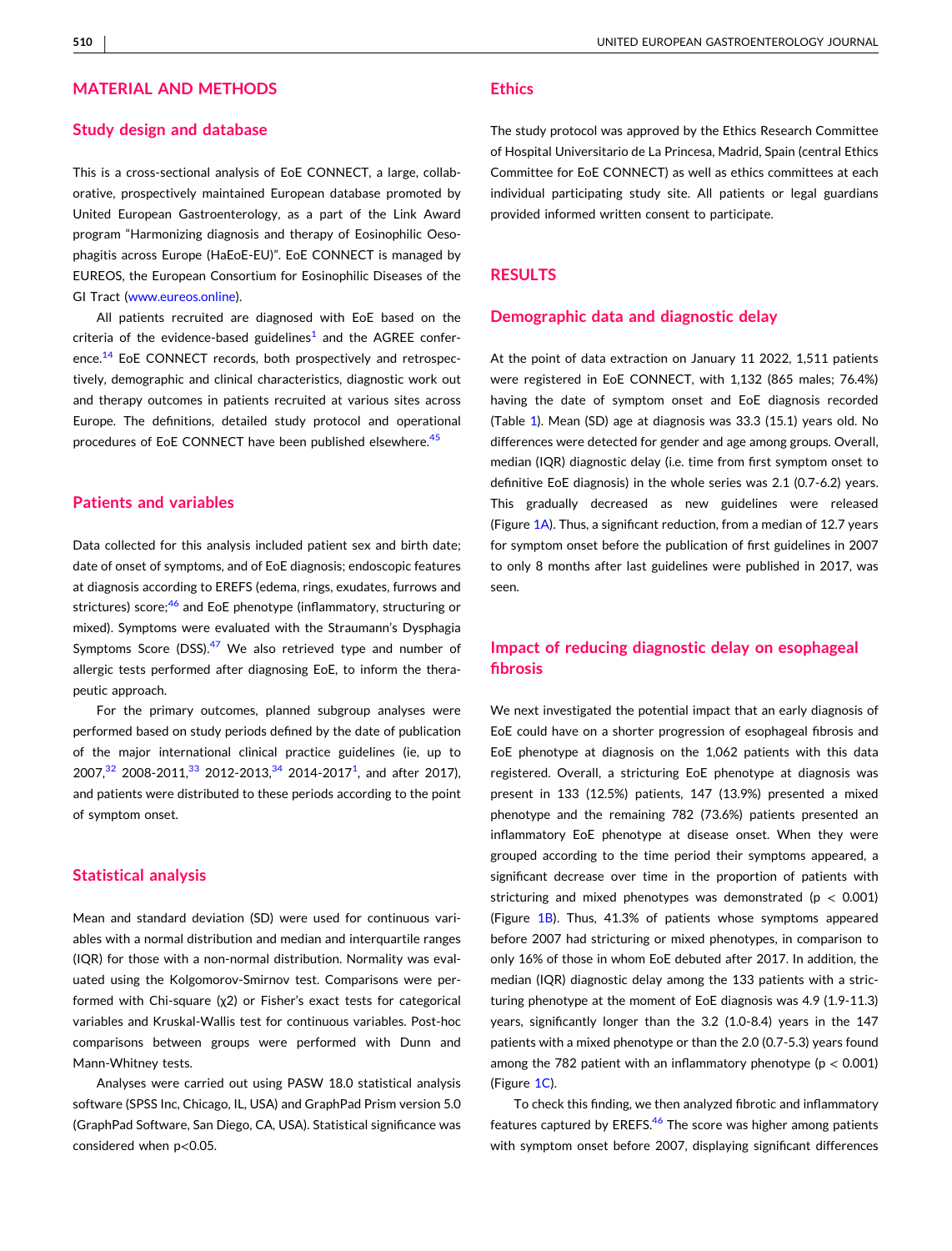<span id="page-4-0"></span>**TABLE 1** Demographic and clinical characteristics of patients with eosinophilic esophagitis (EoE) classified into groups according to the year of symptom onset, in line with the year of publication of major international EoE clinical practice guidelines.

|                                        | Overall        | Up to 2007       | 2008-2011      | 2012-2013      | 2014-2017      | 2018 of after  | p-value              |
|----------------------------------------|----------------|------------------|----------------|----------------|----------------|----------------|----------------------|
| Number of patients                     | 1132           | 214              | 214            | 122            | 394            | 188            | ٠                    |
| Male patients, n (%)                   | 865 (76.4)     | 174 (81.3)       | 166 (77.6)     | 92 (75.4)      | 294 (74.6)     | 139 (73.9)     | 0.353 <sup>a</sup>   |
| Age at diagnosis, years, mean (SD)     | 33.3(15.1)     | 33.4 (13.5)      | 32.7 (13.9)    | 33.8 (15.5)    | 34.4 (15.5)    | 31.3(17.0)     | 0.169 <sup>b</sup>   |
| Diagnostic delay, years, median (IQR)  | $2.1(0.7-6.2)$ | $12.7(8.0-19.1)$ | $5.0(1.9-8.3)$ | $2.8(0.7-5.2)$ | $1.2(0.5-2.9)$ | $0.7(0.2-1.3)$ | $<$ 0.001 $b$        |
| EoE phenotype, n                       | 1062           | 206              | 208            | 111            | 368            | 169            | < 0.001 <sup>a</sup> |
| Inflammatory, $n$ $(\%)$               | 782 (73.6)     | 121 (58.7)       | 146 (70.2)     | 80 (72.1)      | 293 (79.6)     | 142 (84.0)     |                      |
| Mixed, n (%)                           | 147 (13.9)     | 41(19.9)         | 33 (15.9)      | 20 (18.0)      | 38 (10.3)      | 15 (8.9)       |                      |
| Stricturing, n (%)                     | 133 (12.5)     | 44 (21.4)        | 29 (13.9)      | 11(9.9)        | 37(10.1)       | 12(7.1)        |                      |
| EREFS score, median (IQR)              | $2(1-4)$       | $3(2-4)$         | $2(1-4)$       | $2(2-4)$       | $2(2-4)$       | $2(2-3)$       | < 0.001 <sup>b</sup> |
| EREFS fibrotic sub-score, median (IQR) | $1(0-2)$       | $2(1-2)$         | $1(0-2)$       | $1(0-2)$       | $1(0-2)$       | $0(0-1)$       | < 0.001 <sup>b</sup> |
| DSS, median (IQR)                      | $8(6-10)$      | $9(7-10)$        | $8(6-10)$      | $8(5-9)$       | $8(6-10)$      | $8(5-10)$      | 0.024 <sup>b</sup>   |

Abbreviations: DSS, dysphagia symptom score; EREFS; edema, rings, exudates, furrows and strictures; EREFS, fibrosis sub‐score: furrows and strictures; IQR, interquartile range; rings, SD, standard deviation; sum of scores for rings and strictures.

<sup>a</sup>p-value for chi-square test.

bp-value for Kruskal-Wallis test.



**FIGURE 1** Box plot for diagnostic delay (time span from symptom onset to reaching an EoE diagnosis) (a) and proportion of patients exhibiting different EoE phenotypes (b), in patient groups defined according to the year of symptom onset. Differences in diagnostic delay according to patient phenotypes were also found (c).  $p > 0.05$ ,  $p > 0.01$ ,  $p > 0.001$ .

among groups ( $p < 0.001$ ) (Figure [2A\)](#page-5-0). When the fibrotic EREFS subscore was considered, a significant difference among groups was also detected ( $p < 0.001$ ), decreasing from a median (IQR) of 2 (1-2) to 0 (0‐1) over time.

#### **Effect of diagnostic delay on symptoms severity**

Finally, the severity of EoE symptoms at diagnosis measured by using the DSS was also different among groups ( $p = 0.024$ ), with DSS again being higher in patients with symptom onset before 2007 than in patient groups diagnosed in 2012 or later (2012‐2013, 2014‐2017 and after 2017) (Figure [2B\)](#page-5-0).

# **Endoscopies performed before diagnosis of eosinophilic esophagitis reduced over time**

We next hypothesized that patients presenting with EoE symptoms before the first EoE guidelines were published might have undergone further upper endoscopic examinations, due to unrecognized EoE and/ or food impactions, without a consistent EoE diagnosis. Therefore, the number of previous upper endoscopies performed before the one that led to the diagnosis of EoE was evaluated. We found 100 patients in EoE CONNECT who had undergone at least one upper endoscopy prior to the examination that led to a diagnosis of EoE. The date of symptom onset was available for 92 out of these 100 patients. To verify the impact of increased awareness of EoE, we compared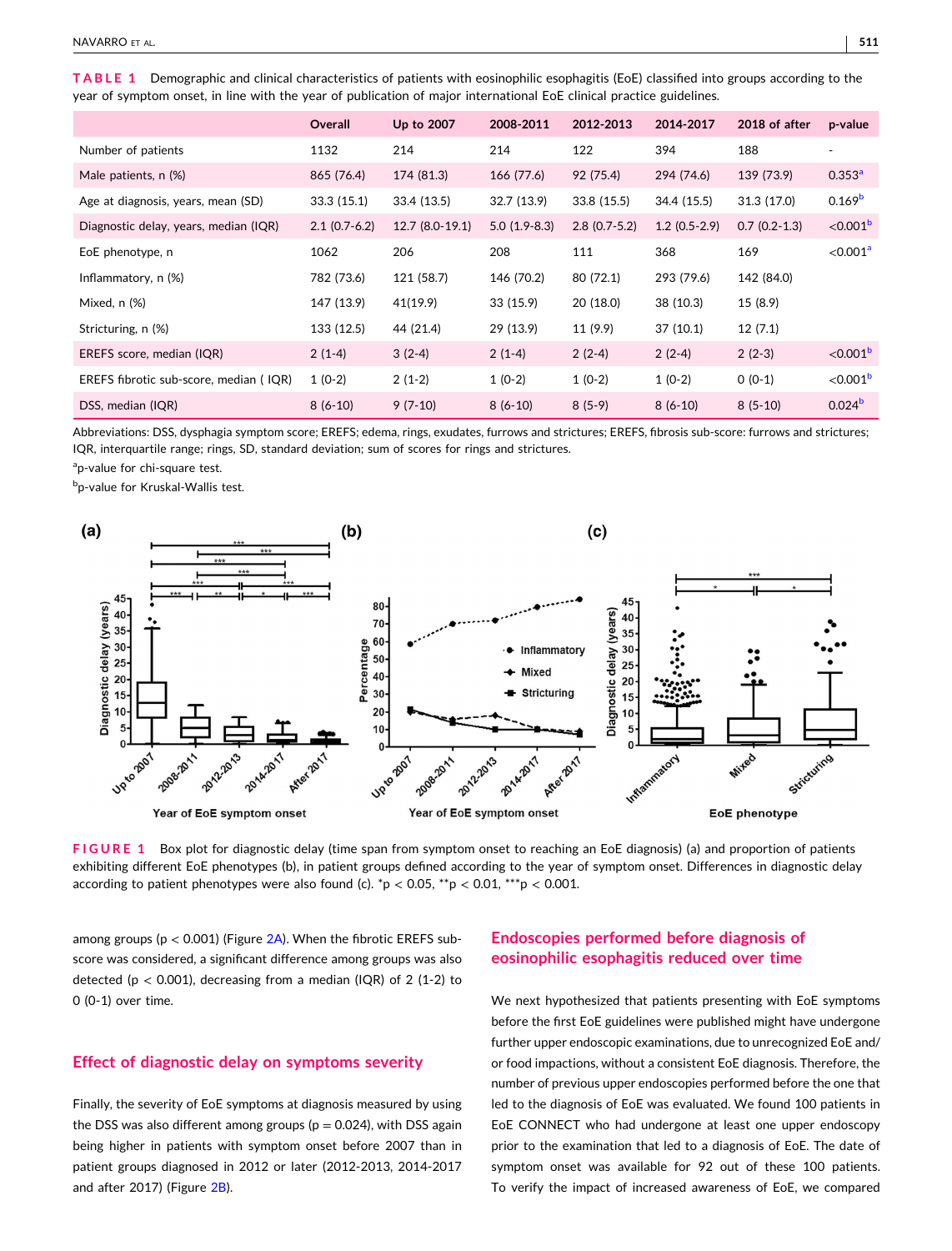<span id="page-5-0"></span>

Year of EoE symptom onset

**FIGURE 2** Box plots for EREFS (edema, rings, exudates, furrows and strictures) score calculated at diagnostic endoscopy (a) and for DSS (dysphagia symptom score) at EoE diagnosis (b), in patients classified according to the year of symptom onset.  $*$ p < 0.05,  $*$  $*$ p < 0.01,  $*$  $*$  $*$ p < 0.001.

patients who presented with esophageal symptoms in or before 2007  $(n = 27)$  with those who presented with them after 2008  $(n = 65)$ : The mean (SD) number of upper endoscopies was higher among patients in the first group  $(1.6 \, [0.8] \, \text{vs.} \, 1.3 \, [0.7]; \, \text{p} = 0.010$ ). In addition, the proportion of patients requiring more than one upper endoscopy before the one that allowed the EoE diagnosis was higher in the first group (44.4% *vs.* 18.5%,  $p = 0.018$ ) (Figure  $3A$ ). Consequently, a patient with esophageal symptoms that began before the first EoE



**FIGURE 3** Histogram showing the percentage of patients with between 1 to 5 endoscopies prior to the one which lead to an EoE diagnosis, and classified according to the year of symptom onset (in 2007 or before and in 2008 or later) (a). Box plot for number of allergy tests per patient after EoE diagnosis, for patients classified in four groups according to the year of EoE diagnosis (b).  $***p < 0.001$ .

guidelines were published had significantly higher chances (odds ratio: 3.5; 95% confidence interval: 1.3‐9.5) of having undergone additional endoscopies before the one that achieved a diagnosis of EoE.

## **Allergy testing performed to manage eosinophilic esophagitis**

As EoE is associated with various atopic diseases, $<sup>1</sup>$  $<sup>1</sup>$  $<sup>1</sup>$  skin or serum</sup> allergy tests in these patients are frequently positive. However, research has indicated that the results of skin prick tests or serum IgE against food are not able to improve EoE in most patients, and their use for this purpose is discouraged in the most recent guide-lines.<sup>[1,33,34](#page-8-0)</sup> Therefore, we analyzed the evolving use of skin and/or serum IgE tests to direct dietary therapy after EoE diagnosis.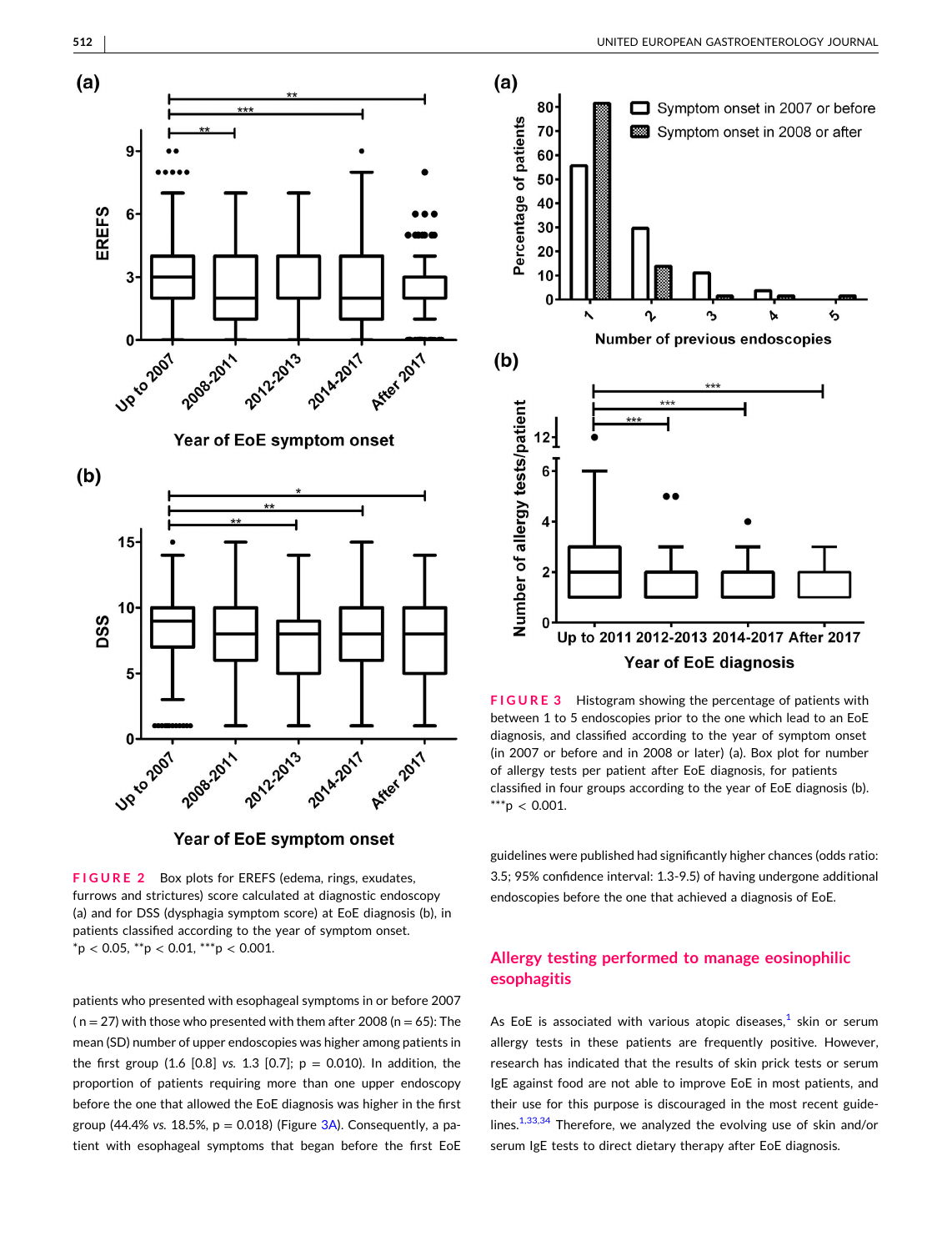At least one allergic test was performed in 297 patients after being diagnosed with EoE; these included skin prick tests in 79.1%, food‐specific serum IgE in 65.3% or atopy patch testing in 3% of patients. When patients were classified in time groups according to the date of EoE diagnosis (Table 2), a significant decrease in the use of allergy tests to manage EoE was demonstrated over time ( $p <$ 0.001). A post-hoc analysis also demonstrated a significant reduction in the mean number of allergy tests performed on patients between those diagnosed up to 2011 and after the release of the subsequent guidelines (Figure  $3B$ ). In addition, the proportion of patients who underwent three or more allergy tests reduced significantly over time (Table 2). Comparing patients diagnosed in 2011 or earlier with those diagnosed from the beginning of 2012, the former presented a higher proportion of patients with three or more allergic tests after diagnosis of EoE (37.9% *vs.* 6.5%, p < 0.001). These differences were also significant for each individual allergic testing modality: skin prick tests  $(87.9\% \text{ vs. } 76.6\%, \text{ p} =$ 0.047), food-specific serum IgE (78.8% vs. 61.5%,  $p = 0.009$ ) and atopy patch testing  $(10.6\% \text{ vs. } 0.9\%, \text{ p} < 0.001)$ .

#### **Subgroup analyses**

To check whether the findings of this study were homogeneous across the different recruitment centers, we analyzed the differences between patients with EoE recruited in Spain ( $n = 932$ ), compared to those diagnosed in Italy (n = 163), Denmark (n = 33) and France (n = 4). Diagnostic delays and reductions along time were similarly demonstrated among Spanish and non‐Spanish patients (Figure [4\)](#page-7-0). The proportion of patients with stricturing or mixed phenotypes reduced along time in Spanish and non‐Spanish participants. However, significant differences were exclusively demonstrated for patients recruited at Spain ( $p < 0.001$ ) while the limited sample size of the remaining only allow to document a trend (p = 0.21) (**Supplementary** Table 1).

Regarding previous endoscopies performed before the one that allowed diagnosing EoE and allergy tests after EoE diagnosis, the subgroup of patients recruited from Spanish sites reproduced the same findings as the entire patient cohort. Only 16 non-Spanish patients underwent any prior endoscopy before being diagnosed with EoE. At least two examinations were performed in 2 of the 3 patients with previous endoscopies who were diagnosed before 2007 (66.7%) but only in 4 of the 13 diagnosed after 2007 (30.8%). Allergy testing was performed to manage EoE in 26,3% and 26% patients recruited in Spain and other countries, respectively. A similar mean [SD] number of tests per patient (1.8 [1.2] vs. 1.6 [0.7]) and proportion of patients with 3 or more tests performed (13.1% vs. 15.4%) was found among Spanish and not Spanish patients, respectively. Finally, the use of allergy testing reduced along time in all patient subgroups (**Supplementary** Table 1).

#### **DISCUSSION**

To our knowledge, this is the first study that systematically evaluates the impact that a better understanding of EoE (defined through the publication of successive clinical practice guidelines) has had on improving care for a large cohort of European patients. Throughout the study period, which is defined by the publication of four sets of international clinical guidelines over a decade, we have documented a significant reduction in the diagnostic delay of EoE, in the impact of the disease (defined by lower symptom and endoscopic scores) and in the fibrotic sequelae that EoE causes on the esophagus.

Despite some discrepancies related to the position of PPIs in the management of EoE, guidelines have nonetheless provided a structured and evidence‐based framework for the management of patients with EoE. However, the literature has shown poor

**TABLE 2** Allergic tests, including skin prick test, food‐specific serum immunoglobulin (Ig)E and/or atopy patch testing, performed on patients after a diagnosis of eosinophilic esophagitis (EoE) was provided. The last column shows p-values for the difference between patients diagnosed up to 2011 and those diagnosed in 2012 or later.

|                                       |            | Period of EoE diagnosis |           | $<$ 2011 vs. > 2012 |               |                      |  |
|---------------------------------------|------------|-------------------------|-----------|---------------------|---------------|----------------------|--|
|                                       | Overall    | Up to 2011              | 2012-2013 | 2014-2017           | 2018 or after | p-value              |  |
| Number of patients, n                 | 297        | 66                      | 48        | 119                 | 64            |                      |  |
| Skin prick test, n (%)                | 235 (79.1) | 58 (87.9)               | 41 (85.4) | 95 (79.8)           | 41 (64.1)     | 0.047a               |  |
| Serum IgE test, n (%)                 | 194 (65.3) | 52 (78.8)               | 23 (47.9) | 78 (65.5)           | 41 (64.1)     | 0.009 <sup>a</sup>   |  |
| Atopy patch test, n (%)               | 9(3.0)     | 7(10.6)                 | 0(0)      | 1(0.8)              | 1(1.6)        | < 0.001 <sup>b</sup> |  |
| Number of tests/patient, mean (SD)    | 1.7(1.1)   | 2.5(1.7)                | 1.6(0.9)  | 1.6(0.6)            | 1.4(0.6)      | $\overline{a}$       |  |
| Number of tests/patient, median (IQR) | $2(1-2)$   | $2(1-3)$                | $1(1-2)$  | $2(1-2)$            | $1(1-2)$      | $<$ 0.001 $\rm{^c}$  |  |
| Patients with $\geq$ 3 tests, n (%)   | 40 (13.5)  | 25 (37.9)               | 5(10.4)   | 7(5.9)              | 3(4.7)        | < 0.001 <sup>a</sup> |  |

Abbreviations: IQR, interquartile range SD, standard deviation.

<sup>a</sup>p-value for chi-square test.

b<sub>p</sub>-value for Fisher's exact test.

<sup>c</sup>p-value for Mann-Whitney test.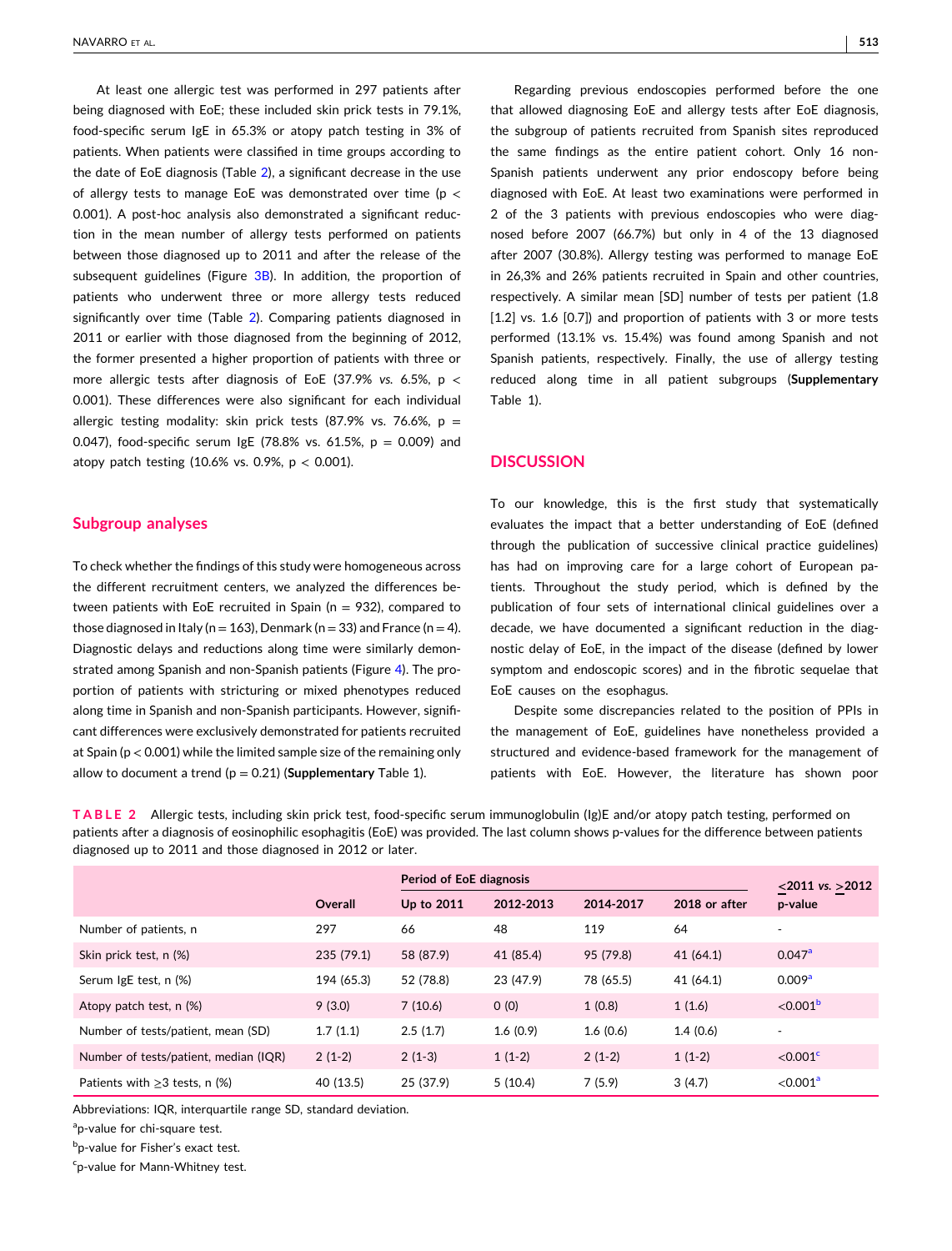<span id="page-7-0"></span>

**FIGURE 4** Box plot for diagnostic delay (time span from symptom onset to reaching an EoE diagnosis) among patients recruited in Spain compared to non-Spanish patients.  $p < 0.05$ ,  $p > 0.01$ ,  $p > 0.001$ .

adherence to guideline recommendations in different settings. $41-44$ This is especially true in relation to the use of PPI therapy (guidelines changes have probably been the cause of considerable confusion among providers, particularly gastroenterologists with smaller volumes of EoE patients) $44$  and monitoring of response to treatment, which dispenses with endoscopy in favor of symptoms.<sup>[48](#page-10-0)</sup> These aspects have been addressed in a previous analysis of EoE CONNECT.[49](#page-10-0) Considering that the centers that contribute to this registry are experts in EoE, they do not necessarily reflect the reality of the EoE diagnosis problem. However, the shortening in diagnostic delay times and its consequences in the reduction of fibrosis demonstrated in our work transcends the expertise of the participating sites. Recently, Lenti et  $al^{29}$  $al^{29}$  $al^{29}$  showed that two variables contributed to diagnostic delay in EoE: patient‐dependent diagnostic delay (the time span occurring between the onset of symptoms and the first medical assessment) and physician‐dependent diagnostic delay (the time span occurring between the first medical assessment and the definitive diagnosis). Unfortunately, EoE CON-NECT does not register these differences, but indirect data suggests diagnostic delay for EoE reduced dramatically over the last decade.<sup>27</sup>

We also found the number of endoscopies required to reach a diagnosis of EoE has reduced since the publication of the first EoE guideline, probably because esophageal biopsies are now taken more frequently in patients with suspected EoE, regardless of the endoscopic appearance of the esophagus.

However, there is still room for further improvement. According to the results of a recent international web‐based survey documenting practice patterns in patients with esophageal food impac- $\frac{50}{10}$  $\frac{50}{10}$  $\frac{50}{10}$  (the most common situation leading to an EoE diagnosis)

significant differences in the proportion of endoscopists who recommended obtaining esophageal biopsies in EoE‐suspicious food impaction during the initial endoscopy were documented based on level of EoE‐experience; differences were also noted when pediatric and adult endoscopists were compared.

Allergy tests are useful in the evaluation of concomitant atopies in EoE patients, but their utility in addressing the causes of the disease and directing its therapy, mostly from restrictive diets, has been very limited. Therefore, current disease management guidelines do not recommend these tests. $1,34$  However, it is still common for many patients with EoE to be referred to the allergy clinic after diagnosis, to carry out batteries of tests whose results confound the effective management of patients. $51$  The reduction in the use of these tests since the publication of Liacouras et al guideline in 2011, in addition to better adherence to the most recent guideline recommendations, could also mean less use of dietary in favor of drug treatment strategies for EoE. The latter are increasingly positioned as the recommended first line treatment in certain environments.[44,52](#page-10-0)

One of the strengths of our study is the inclusion of a large series of 1,132 patients, recruited in various hospitals throughout Spain, Italy, Denmark and France.Patientswere accurately characterized following a previously defined protocol; the study covered a sufficiently long periodoftime; and the results from the different analyses performed all concur. Diagnostic delay and trends along time were similar among patients of different countries, and no differences were found in the management of patients across the study sites.

Some study weaknesses must also be recognized. Due to the retrospective registration of part of the clinical information, inaccuracies might have been generated. However, this was minimized as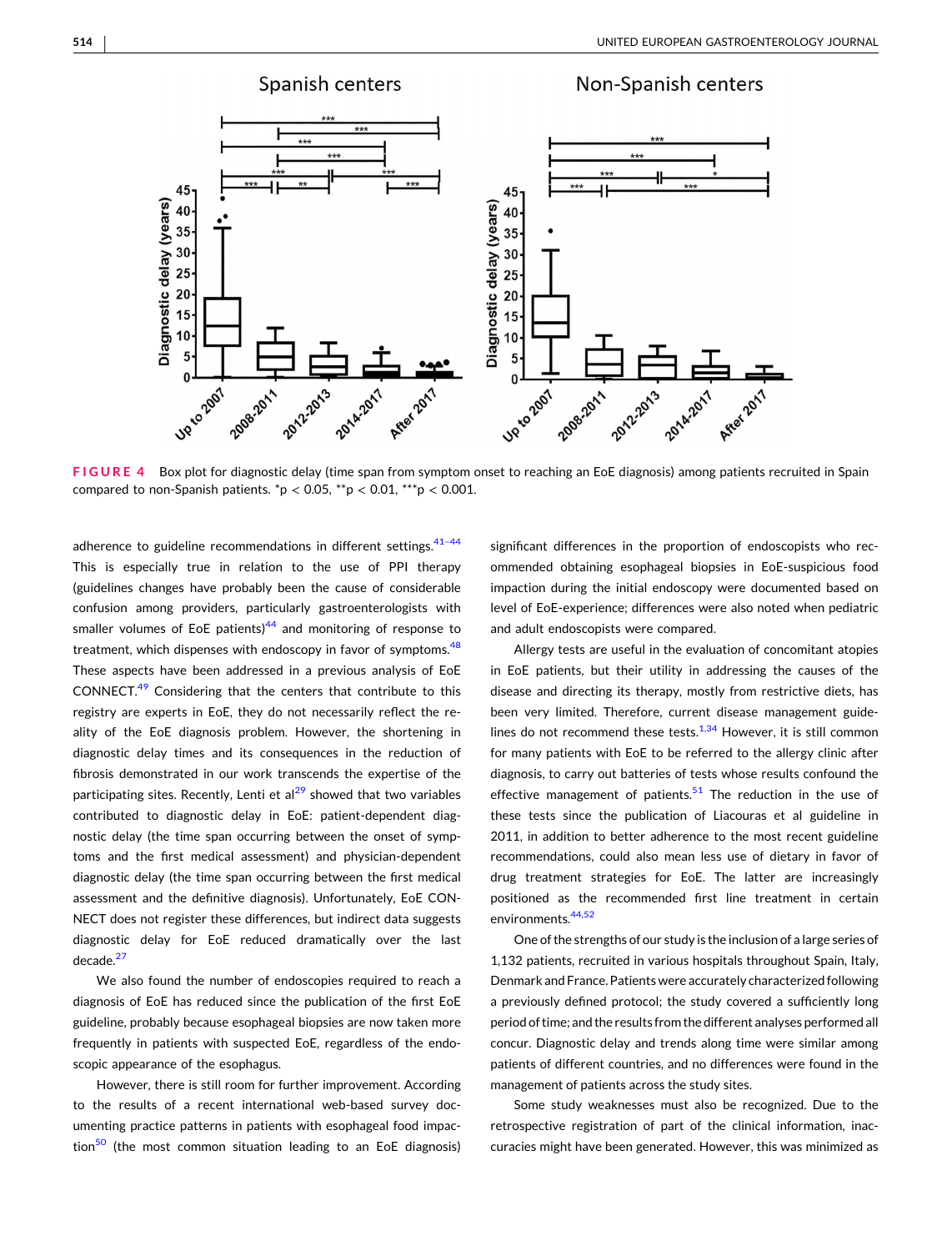<span id="page-8-0"></span>much as possible by quality monitoring of the data registered in EoE CONNECT. Furthermore, our study considers the years of publication of the main clinical practice guidelines as time milestones, all of an international nature, and does not consider the merit that other activities might have in the improvement of EoE care. Among these, the publication of local versions of the guidelines, consensus documents, educational activities developed by scientific organizations, and the role of patient organizations and advocacy groups,  $53$ must also be recognized as being directly responsible for the changes documented in our study, although their impact is more difficult to measure. Also, we did not assess changes in therapy choice or monitoring of response. Finally, the results of this study are applicable to the centers that participate in EoE CONNECT, and may not reflect the reality of care in settings less aware of this disease.

In conclusion, substantial improvement over time in EoE management, in European centers, has been demonstrated in this EoE CONNECT analysis. This is reflected in a reduction in diagnostic delay, endoscopic severity and symptom scores at diagnosis; less usage of endoscopies to obtain the diagnosis; and a decrease in allergy testing after diagnosis. Our findings provide a rationale that supports the creation of evidence‐based practice guidelines and further study into best practice.

#### **ACKNOWLEDGEMENTS**

P Navarro is recipient of a Sara Borrell grant (CD19/00102) and EJ Laserna‐Mendieta of a Juan Rodes grant (JR19/00005), and both from the Instituto de Salud Carlos III (ISCIII), Spanish Ministry of Health – Social Services and Equality, which is partly funded by the European Social Fund (period 2014‐2020).

#### **CONFLICT OF INTEREST**

The authors declare that there are no conflicts of interest.

## **DATA AVAILABILITY STATEMENT**

The data that supports the findings of this study is available from the corresponding author upon reasonable request.

### **ETHICS STATEMENT**

The authors confirm that the ethical policies of the journal, as noted on the journal's author guidelines page, have been adhered to. The Ethic Committees at all sites contributing to EoE CONNECT evaluated the protocol and approved participation.

#### **ORCID**

*Pilar Navarro* <https://orcid.org/0000-0002-6293-2570> *Emilio J Laserna‐Mendieta* <https://orcid.org/0000-0002-9039-7667> *Edoardo Savarino* <https://orcid.org/0000-0002-3187-2894> *Matteo Ghisa* <https://orcid.org/0000-0002-6026-5639> *Isabel Pérez‐Martínez* <https://orcid.org/0000-0002-2535-1929> *Danila Guagnozzi* <https://orcid.org/0000-0002-6171-1901> *Antonia Perelló* <https://orcid.org/0000-0003-4137-8790>

*Antonio Guardiola‐Arévalo* <https://orcid.org/0000-0002-4584-4616> *Francesca Racca* <https://orcid.org/0000-0001-9560-9238> *Elena Betoré* <https://orcid.org/0000-0002-4636-0453> *Leonardo Blas‐Jhon* <https://orcid.org/0000-0001-9673-345X> *Anne Lund Krarup* <https://orcid.org/0000-0002-2228-7132> *Daria Maniero* <https://orcid.org/0000-0003-2468-7292> *Adolfo Suárez* <https://orcid.org/0000-0001-7149-6814> *Ronald Llerena‐Castro* <https://orcid.org/0000-0001-6860-1724> *Alicia Granja Navacerrada* <https://orcid.org/0000-0001-6956-4240> *Javier Alcedo* <https://orcid.org/0000-0001-6522-6682> *Sara Feo‐Ortega* <https://orcid.org/0000-0002-0018-4730> *Jesús Barrio* <https://orcid.org/0000-0001-7087-3921> *Carolina Gutiérrez‐Junquera* [https://orcid.org/0000-0003-0313-](https://orcid.org/0000-0003-0313-7072) [7072](https://orcid.org/0000-0003-0313-7072)

*Sonia Fernández‐Fernández* <https://orcid.org/0000-0003-3314-2542> *Susana De la Riva* <https://orcid.org/0000-0002-5511-5644> *Silvia Carrión* <https://orcid.org/0000-0002-1354-2488> *Constanza Ciriza de los Ríos* [https://orcid.org/0000-0002-1217-](https://orcid.org/0000-0002-1217-1881) [1881](https://orcid.org/0000-0002-1217-1881)

*Natalia García‐Morales* <https://orcid.org/0000-0003-0130-3778> *Juan Armando Rodríguez‐Oballe* [https://orcid.org/0000-0002-9838-](https://orcid.org/0000-0002-9838-764X) [764X](https://orcid.org/0000-0002-9838-764X)

*Raffaela Dainese* <https://orcid.org/0000-0002-8829-6410> *Alba Rodríguez‐Sánchez* <https://orcid.org/0000-0002-4234-9804> *Cecilio Santander* <https://orcid.org/0000-0001-5492-2535> *Sonsoles Tamarit‐Sebastián* <https://orcid.org/0000-0001-5309-8310> *Ángel Arias* <https://orcid.org/0000-0003-1006-0958> *Alfredo J Lucendo* <https://orcid.org/0000-0003-1183-1072>

#### **REFERENCES**

- 1. Lucendo AJ, Molina‐Infante J, Arias A, Arnim U, Bredenoord AJ, Bussmann C, et al. Guidelines on eosinophilic esophagitis: evidence‐ based statements and recommendations for diagnosis and management in children and adults. United Eur Gastroenterol J. 2017; 5(3):335–58. <https://doi.org/10.1177/2050640616689525>
- 2. Simon D, Cianferoni A, Spergel JM, Aceves S, Holbreich M, Venter C, et al. Eosinophilic esophagitis is characterized by a non‐IgE‐mediated food hypersensitivity. Allergy. 2016;71(5):611–20. [https://doi.](https://doi.org/10.1111/all.12846) [org/10.1111/all.12846](https://doi.org/10.1111/all.12846)
- 3. Kelly KJ, Lazenby AJ, Rowe PC, Yardley JH, Perman JA, Sampson HA. Eosinophilic esophagitis attributed to gastroesophageal reflux: improvement with an amino acid‐based formula. Gastroenterology. 1995;109(5):1503–12. [https://doi.org/10.1016/0016](https://doi.org/10.1016/0016-5085(95)90637-1)‐5085(95)906 [37](https://doi.org/10.1016/0016-5085(95)90637-1)‐1
- 4. Molina-Infante J, Gonzalez-Cordero PL, Arias A, Lucendo AJ. Update on dietary therapy for eosinophilic esophagitis in children and adults. Expet Rev Gastroenterol Hepatol. 2017;11(2):115–23. <https://doi.org/10.1080/17474124.2017.1271324>
- 5. Cianferoni A, Jensen E, Davis CM. The role of the environment in eosinophilic esophagitis. J Allergy Clin Immunol Pract. 2021;9: 3268–74. <https://doi.org/10.1016/j.jaip.2021.07.032>
- 6. Attwood SE, Smyrk TC, Demeester TR, Jones JB. Esophageal eosinophilia with dysphagia. A distinct clinicopathologic syndrome. Dig Dis Sci. 1993;38(1):109–16. [https://doi.org/10.1007/bf012](https://doi.org/10.1007/bf01296781) [96781](https://doi.org/10.1007/bf01296781)
- 7. Straumann A, Spichtin HP, Bernoulli R, Loosly J, Vögtlin J. [Idiopathic eosinophilic esophagitis: a frequently overlooked disease with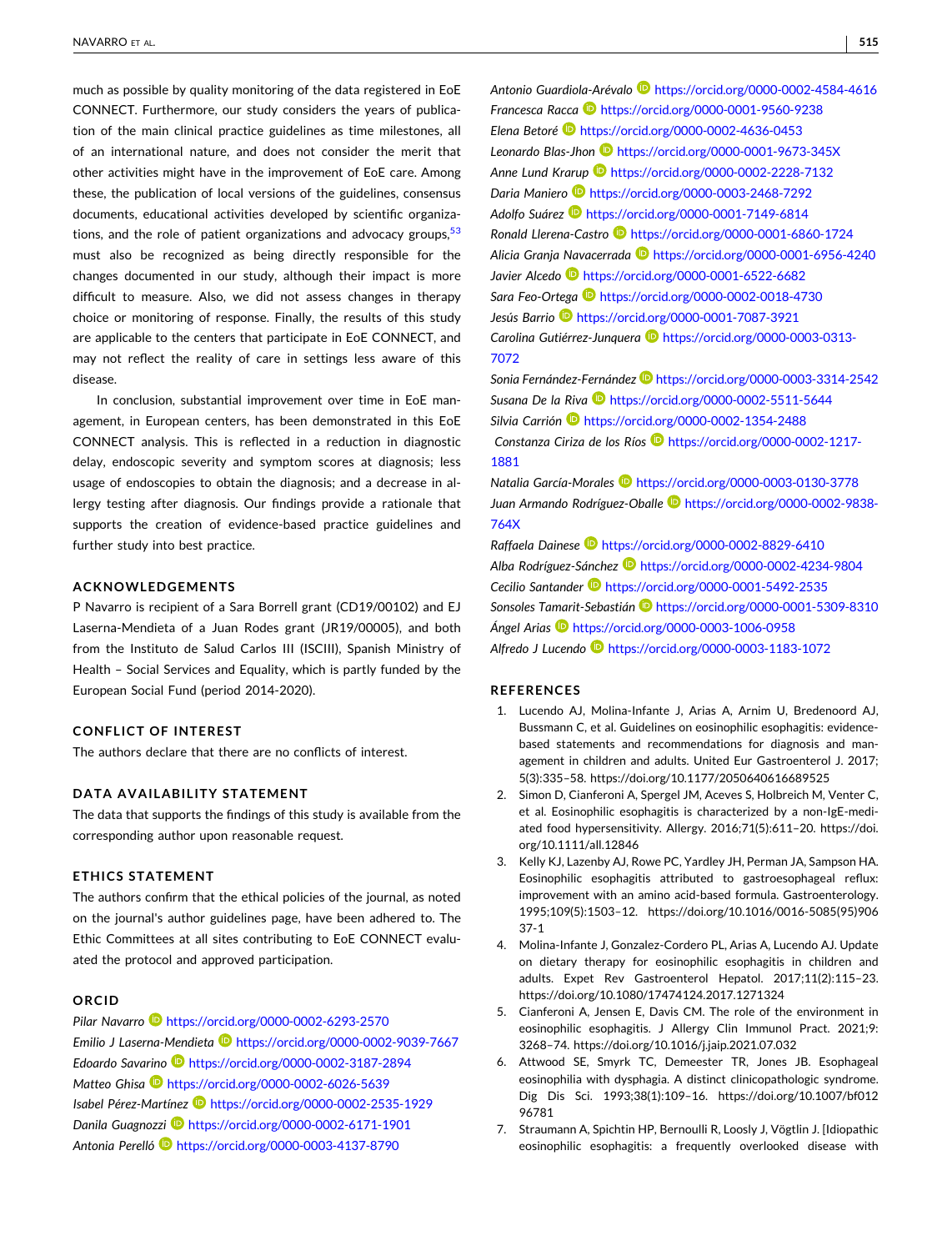<span id="page-9-0"></span>typical clinical aspects and discrete endoscopic findings]. Schweiz Med Wochenschr. 1994;124:1419–29.

- 8. Navarro P, Arias Á, Arias‐González L, Laserna‐Mendieta EJ, Ruiz‐ Ponce M, Lucendo AJ. Systematic review with meta‐analysis: the growing incidence and prevalence of eosinophilic oesophagitis in children and adults in population‐based studies. Aliment Pharmacol Ther. 2019;49(9):1116–25. <https://doi.org/10.1111/apt.15231>
- 9. Arias Á, Lucendo AJ. Epidemiology and risk factors for eosinophilic esophagitis: lessons for clinicians. Expet Rev Gastroenterol Hepatol. 2020;14(11):1069–82. [https://doi.org/10.1080/17474124.](https://doi.org/10.1080/17474124.2020.1806054) [2020.1806054](https://doi.org/10.1080/17474124.2020.1806054)
- 10. Dellon ES, Erichsen R, Baron JA, Shaheen NJ, Vyberg M, Sorensen HT, et al. The increasing incidence and prevalence of eosinophilic oesophagitis outpaces changes in endoscopic and biopsy practice: national population‐based estimates from Denmark. Aliment Pharmacol Ther. 2015;41(7):662–70. [https://doi.org/10.1111/apt.](https://doi.org/10.1111/apt.13129) [13129](https://doi.org/10.1111/apt.13129)
- 11. Molina-Infante J, Gonzalez-Cordero PL, Ferreira-Nossa HC, Mata-Romero P, Lucendo AJ, Arias A. Rising incidence and prevalence of adult eosinophilic esophagitis in midwestern Spain (2007‐2016). United Eur Gastroenterol J. 2018;6(1):29–37. [https://doi.org/10.](https://doi.org/10.1177/2050640617705913) [1177/2050640617705913](https://doi.org/10.1177/2050640617705913)
- 12. Arias Á, Lucendo AJ. Incidence and prevalence of eosinophilic oesophagitis increase continiously in adults and children in Central Spain: a 12‐year population‐based study. Dig Liver Dis Off J Ital Soc Gastroenterol Ital Assoc Study Liver. 2019;51(1):55–62. [https://doi.](https://doi.org/10.1016/j.dld.2018.07.016) [org/10.1016/j.dld.2018.07.016](https://doi.org/10.1016/j.dld.2018.07.016)
- 13. Collins MH. Histopathology of eosinophilic esophagitis. Dig Dis Basel Switz. 2014;32(1‐2):68–73. <https://doi.org/10.1159/000357012>
- Dellon ES, Liacouras CA, Molina-Infante J, Furuta GT, Spergel JM, Zevit N, et al. Updated international consensus diagnostic criteria for eosinophilic esophagitis: proceedings of the AGREE conference. Gastroenterology. 2018;55(4):1022–33.e10.
- 15. Krarup AL, Villadsen GE, Mejlgaard E, Olesen SS, Drewes AM, Funch‐Jensen P. Acid hypersensitivity in patients with eosinophilic oesophagitis. Scand J Gastroenterol. 2010;45(3):273–81. [https://doi.](https://doi.org/10.3109/00365520903469931) [org/10.3109/00365520903469931](https://doi.org/10.3109/00365520903469931)
- 16. Frandsen LT, Westmark S, Melgaard D, Krarup AL. Effectiveness of PPI treatment and guideline adherence in 236 patients with eosinophilic oesophagitis‐Results from the population‐based DanEoE cohort shows a low complication rate. United Eur Gastroenterol J. 2021;9(8):910–18. <https://doi.org/10.1002/ueg2.12146>
- 17. Alexander R, Alexander JA, Ravi K, Geno D, Tholen C, Mara K, et al. Measurement of observed eating behaviors in patients with active and inactive eosinophilic esophagitis. Clin Gastroenterol Hepatol. 2019;17(11):2371–3. <https://doi.org/10.1016/j.cgh.2018.12.011>
- 18. Hiremath G, Rogers E, Kennedy E, Hemler J, Acra S. A comparative analysis of eating behavior of school‐aged children with eosinophilic esophagitis and their caregivers' quality of life: perspectives of caregivers. Dysphagia. 2019;34(4):567–74. [https://doi.org/10.1007/](https://doi.org/10.1007/s00455-019-09984-x) [s00455](https://doi.org/10.1007/s00455-019-09984-x)‐019‐09984‐x
- 19. Robson J, Laborda T, Fitzgerald S, Andersen J, Peterson K, O'Gorman M, et al. Avoidant/restrictive food intake disorder in diet‐ treated children with eosinophilic esophagitis. J Pediatr Gastroenterol Nutr. 2019;69(1):57–60. [https://doi.org/10.1097/mpg.000](https://doi.org/10.1097/mpg.0000000000002323) [0000000002323](https://doi.org/10.1097/mpg.0000000000002323)
- 20. Kanakala V, Lamb CA, Haigh C, Stirling RW, Attwood SE. The diagnosis of primary eosinophilic oesophagitis in adults: missed or misinterpreted? Eur J Gastroenterol Hepatol. 2010;22(7):848–55. <https://doi.org/10.1097/meg.0b013e32832c7709>
- 21. Lin SK, Zhang S, Kalra N, Ghaffari G. Challenges in managing patients referred for eosinophilic esophagitis: a telephone survey and retrospective review. Allergy Asthma Proc. 2018;39(6):449–55. <https://doi.org/10.2500/aap.2018.39.4163>
- 22. Lucendo AJ, Arias A, Molina-Infante J, Arias-González L. The role of endoscopy in eosinophilic esophagitis: from diagnosis to therapy. Expet Rev Gastroenterol Hepatol. 2017;11(12):1135–49. [https://](https://doi.org/10.1080/17474124.2017.1367664) [doi.org/10.1080/17474124.2017.1367664](https://doi.org/10.1080/17474124.2017.1367664)
- 23. Remedios M, Campbell C, Jones DM, Kerlin P. Eosinophilic esophagitis in adults: clinical, endoscopic, histologic findings, and response to treatment with fluticasone propionate. Gastrointest Endosc. 2006;63(1):3–12. <https://doi.org/10.1016/j.gie.2005.07.049>
- 24. Hiremath G, Vaezi MF, Gupta SK, Acra S, Dellon ES. Management of esophageal food impaction varies among gastroenterologists and affects identification of eosinophilic esophagitis. Dig Dis Sci. 2018;63(6):1428–37. [https://doi.org/10.1007/s10620](https://doi.org/10.1007/s10620-018-4972-0)‐018‐4972‐0
- 25. Rosenwald K, Pan Z, Andrews R, Menard‐Katcher C. Follow‐up and symptom persistence after esophageal food impaction. Dis Esophagus Off J Int Soc Dis Esophagus. 2021;34(10):doab029. [https://doi.](https://doi.org/10.1093/dote/doab029) [org/10.1093/dote/doab029](https://doi.org/10.1093/dote/doab029)
- 26. Schoepfer AM, Safroneeva E, Bussmann C, Kuchen T, Portmann S, Simon H, et al. Delay in diagnosis of eosinophilic esophagitis increases risk for stricture formation in a time‐dependent manner. Gastroenterology. 2013;145(6):1230–6.e1–2. [https://doi.org/10.](https://doi.org/10.1053/j.gastro.2013.08.015) [1053/j.gastro.2013.08.015](https://doi.org/10.1053/j.gastro.2013.08.015)
- 27. Lucendo AJ, Arias T, Molina-Infante J, Rodriguez-Sanchez J, Rodrigo L, Nantes O, et al. Diagnostic and therapeutic management of eosinophilic oesophagitis in children and adults: results from a Spanish registry of clinical practice. Dig Liver Dis. 2013;45(7):562–8. <https://doi.org/10.1016/j.dld.2013.01.013>
- 28. Melgaard D, Westmark S, Laurberg PT, Krarup AL. A diagnostic delay of 10 years in the DanEoE cohort calls for focus on education ‐ a population‐based cross‐sectional study of incidence, diagnostic process and complications of eosinophilic oesophagitis in the North Denmark Region. United Eur Gastroenterol J. 2021;9(6):688–98. <https://doi.org/10.1002/ueg2.12092>
- 29. Lenti MV, Savarino E, Mauro A, Penagini R, Racca F, Ghisa M, et al. Diagnostic delay and misdiagnosis in eosinophilic oesophagitis. Dig Liver Dis Off J Ital Soc Gastroenterol Ital Assoc Study Liver. 2021; 53(12):1632–9. S1590‐8658(21)00268–1. [https://doi.org/10.1016/j.](https://doi.org/10.1016/j.dld.2021.05.017) [dld.2021.05.017](https://doi.org/10.1016/j.dld.2021.05.017)
- 30. Dellon ES, Kim HP, Sperry SLW, Rybnicek DA, Woosley JT, Shaheen NJ. A phenotypic analysis shows that eosinophilic esophagitis is a progressive fibrostenotic disease. Gastrointest Endosc. 2014;79(4): 577–85.e4. <https://doi.org/10.1016/j.gie.2013.10.027>
- 31. Lipka S, Kumar A, Richter JE. Impact of diagnostic delay and other risk factors on eosinophilic esophagitis phenotype and esophageal diameter. J Clin Gastroenterol. 2016;50(2):134–40. [https://doi.org/](https://doi.org/10.1097/mcg.0000000000000297) [10.1097/mcg.0000000000000297](https://doi.org/10.1097/mcg.0000000000000297)
- 32. Furuta GT, Liacouras CA, Collins MH, Gupta SK, Justinich C, Putnam PE, et al. Eosinophilic esophagitis in children and adults: a systematic review and consensus recommendations for diagnosis and treatment. Gastroenterology. 2007;133(4):1342–63. [https://doi.org/10.](https://doi.org/10.1053/j.gastro.2007.08.017) [1053/j.gastro.2007.08.017](https://doi.org/10.1053/j.gastro.2007.08.017)
- 33. Liacouras CA, Furuta GT, Hirano I, Atkins D, Attwood SE, Bonis PA, et al. Eosinophilic esophagitis: updated consensus recommendations for children and adults. J Allergy Clin Immunol. 2011;128:3–20.e6. quiz 21–22.
- 34. Dellon ES, Gonsalves N, Hirano I, Furuta GT, Liacouras CA, Katzka DA, et al. ACG clinical guideline: evidenced based approach to the diagnosis and management of esophageal eosinophilia and eosinophilic esophagitis (EoE). Am J Gastroenterol. 2013;108:679–92. quiz 693. <https://doi.org/10.1038/ajg.2013.71>
- 35. Molina‐Infante J, Bredenoord AJ, Cheng E, Dellon ES, Furuta GT, Gupta SK, et al. Proton pump inhibitor‐responsive oesophageal eosinophilia: an entity challenging current diagnostic criteria for eosinophilic oesophagitis. Gut. 2016;65(3):521–31. [https://doi.org/](https://doi.org/10.1136/gutjnl-2015-310991) [10.1136/gutjnl](https://doi.org/10.1136/gutjnl-2015-310991)‐2015‐310991